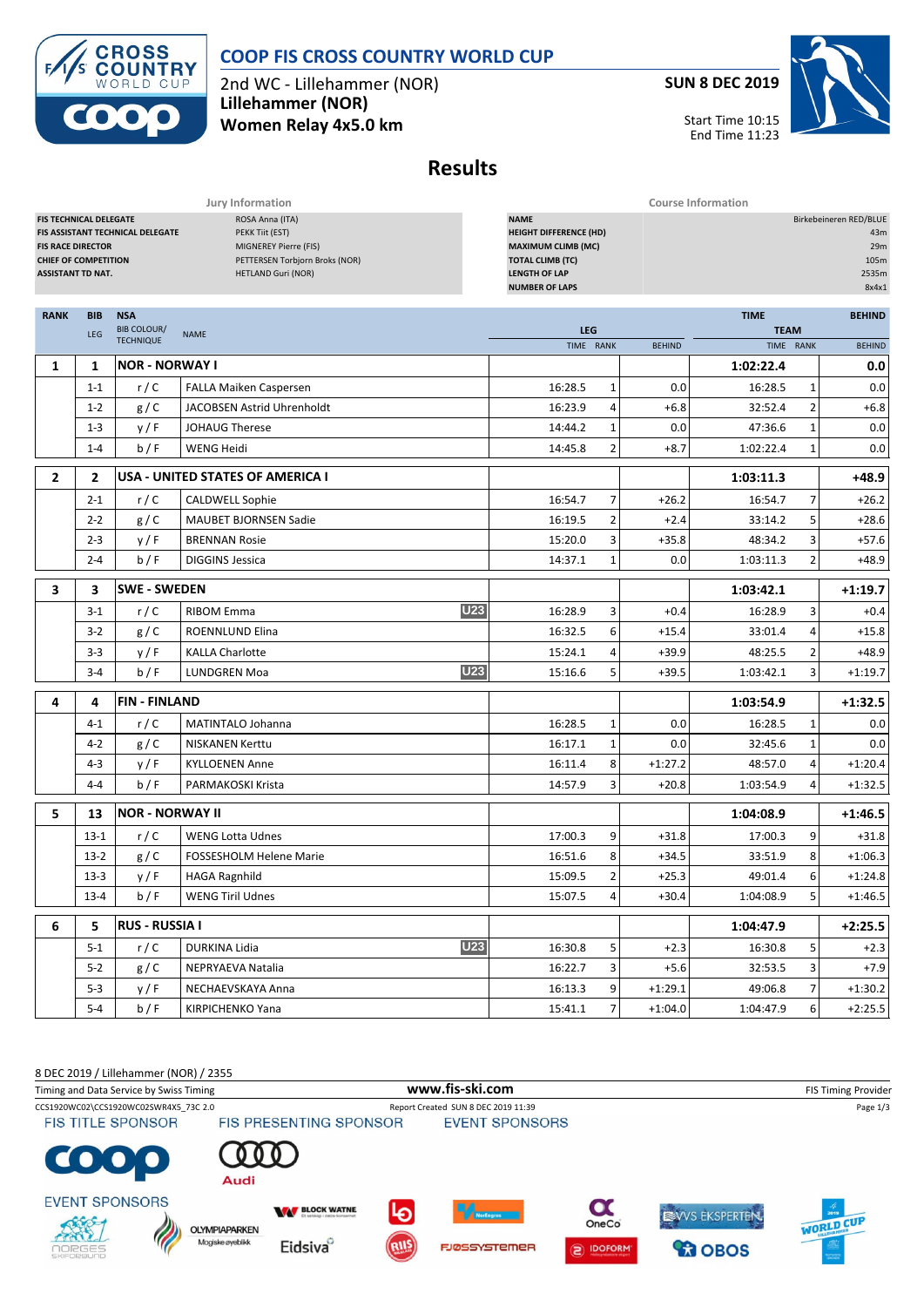



2nd WC - Lillehammer (NOR) **Lillehammer (NOR) Women Relay 4x5.0 km**

**SUN 8 DEC 2019**

Start Time 10:15 End Time 11:23



## **Results**

| <b>RANK</b>              | BIB            | <b>NSA</b><br><b>BIB COLOUR/</b> |                                            | LEG     |                | <b>TIME</b><br><b>TEAM</b> | <b>BEHIND</b> |                |               |
|--------------------------|----------------|----------------------------------|--------------------------------------------|---------|----------------|----------------------------|---------------|----------------|---------------|
|                          | <b>LEG</b>     | <b>TECHNIQUE</b>                 | <b>NAME</b>                                |         | TIME RANK      | <b>BEHIND</b>              | TIME RANK     |                | <b>BEHIND</b> |
| $\overline{\phantom{a}}$ | 12             | <b>RUS - RUSSIA II</b>           |                                            |         |                |                            | 1:04:48.7     |                | $+2:26.3$     |
|                          | $12 - 1$       | r/C                              | <b>U23</b><br>ZHEREBYATEVA Anna            | 16:50.4 | 6              | $+21.9$                    | 16:50.4       | 6              | $+21.9$       |
|                          | $12 - 2$       | g/C                              | ZHAMBALOVA Alisa                           | 16:35.6 | $\overline{7}$ | $+18.5$                    | 33:26.0       | 6              | $+40.4$       |
|                          | $12 - 3$       | y/F                              | SMIRNOVA Ekaterina                         | 15:51.3 | 6              | $+1:07.1$                  | 49:17.3       | 8              | $+1:40.7$     |
|                          | $12 - 4$       | b/F                              | <b>GOLOVAN Diana</b>                       | 15:31.4 | 6              | $+54.3$                    | 1:04:48.7     | $\overline{7}$ | $+2:26.3$     |
| 8                        | 6              | <b>GER - GERMANY</b>             |                                            |         |                |                            | 1:06:21.7     |                | $+3:59.3$     |
|                          | $6 - 1$        | r/C                              | <b>U23</b><br><b>FRAEBEL Antonia</b>       | 17:01.7 | 10             | $+33.2$                    | 17:01.7       | 10             | $+33.2$       |
|                          | $6 - 2$        | g/C                              | <b>HENNIG Katharina</b>                    | 16:25.8 | 5              | $+8.7$                     | 33:27.5       | $\overline{7}$ | $+41.9$       |
|                          | $6 - 3$        | y/F                              | <b>FINK Pia</b>                            | 15:33.0 | 5              | $+48.8$                    | 49:00.5       | 5              | $+1:23.9$     |
|                          | $6 - 4$        | b/F                              | <b>U23</b><br><b>SAUERBREY Katherine</b>   | 17:21.2 | 12             | $+2:44.1$                  | 1:06:21.7     | 8              | $+3:59.3$     |
| 9                        | 8              | <b>FRA - FRANCE</b>              |                                            |         |                |                            | 1:07:43.3     |                | $+5:20.9$     |
|                          | $8 - 1$        | r/C                              | <b>CLAUDEL Delphine</b>                    | 16:59.9 | 8              | $+31.4$                    | 16:59.9       | 8              | $+31.4$       |
|                          | $8 - 2$        | g/C                              | <b>U23</b><br><b>CHAMIOT MAITRAL Laura</b> | 17:13.7 | 9              | $+56.6$                    | 34:13.6       | 9              | $+1:28.0$     |
|                          | $8 - 3$        | y/F                              | <b>U23</b><br><b>BULLE Emilie</b>          | 16:56.7 | 13             | $+2:12.5$                  | 51:10.3       | 11             | $+3:33.7$     |
|                          | $8 - 4$        | b/F                              | <b>DUCORDEAU Juliette</b>                  | 16:33.0 | 10             | $+1:55.9$                  | 1:07:43.3     | 9              | $+5:20.9$     |
| 10                       | $\overline{7}$ | <b>JPN - JAPAN</b>               |                                            |         |                |                            | 1:07:53.5     |                | $+5:31.1$     |
|                          | $7 - 1$        | r/C                              | <b>ISHIDA Masako</b>                       | 16:29.9 | 4              | $+1.4$                     | 16:29.9       | 4              | $+1.4$        |
|                          | $7 - 2$        | g/C                              | KODAMA Miki                                | 18:02.0 | 12             | $+1:44.9$                  | 34:31.9       | 10             | $+1:46.3$     |
|                          | $7 - 3$        | y/F                              | <b>U23</b><br>YOKOHAMA Shiori              | 16:29.3 | 11             | $+1:45.1$                  | 51:01.2       | 9              | $+3:24.6$     |
|                          | $7 - 4$        | b/F                              | <b>U23</b><br>KOBAYASHI Chika              | 16:52.3 | 11             | $+2:15.2$                  | 1:07:53.5     | 10             | $+5:31.1$     |
| 11                       | 10             | <b>KAZ - KAZAKHSTAN</b>          |                                            |         |                |                            | 1:08:51.1     |                | $+6:28.7$     |
|                          | $10 - 1$       | r/C                              | <b>BYKOVA Irina</b>                        | 18:25.1 | 13             | $+1:56.6$                  | 18:25.1       | 13             | $+1:56.6$     |
|                          | $10-2$         | g/C                              | SHEVCHENKO Anna                            | 17:49.1 | 11             | $+1:32.0$                  | 36:14.2       | 13             | $+3:28.6$     |
|                          | $10-3$         | y/F                              | <b>U23</b><br><b>TYULENEVA Valeriya</b>    | 16:21.4 | 10             | $+1:37.2$                  | 52:35.6       | 13             | $+4:59.0$     |
|                          | $10 - 4$       | b/F                              | MANDRIKA Olga                              | 16:15.5 | 8              | $+1:38.4$                  | 1:08:51.1     | 11             | $+6:28.7$     |
| 12                       | 9              |                                  | <b>CHN - PEOPLES REPUBLIC OF CHINA</b>     |         |                |                            | 1:08:59.0     |                | $+6:36.6$     |
|                          | $9 - 1$        | r/C                              | LI Xin                                     | 17:55.5 | 12             | $+1:27.0$                  | 17:55.5       | 12             | $+1:27.0$     |
|                          | $9 - 2$        | g/C                              | <b>U23</b><br><b>CHI Chunxue</b>           | 18:03.4 | 13             | $+1:46.3$                  | 35:58.9       | 12             | $+3:13.3$     |
|                          | $9 - 3$        | y/F                              | JIALIN Bayani                              | 16:34.6 | 12             | $+1:50.4$                  | 52:33.5       | 12             | $+4:56.9$     |
|                          | $9 - 4$        | b / F                            | <b>U23</b><br>YILAMUJIANG Dinigeer         | 16:25.5 | 9              | $+1:48.4$                  | 1:08:59.0     | 12             | $+6:36.6$     |

| <b>Did not Finished</b> |     |                          |                                   |  |  |  |  |  |  |
|-------------------------|-----|--------------------------|-----------------------------------|--|--|--|--|--|--|
| 11                      |     |                          |                                   |  |  |  |  |  |  |
| $11 - 1$                | r/C | KERN Julia               |                                   |  |  |  |  |  |  |
| $11-2$                  | g/C | <b>PATTERSON Caitlin</b> |                                   |  |  |  |  |  |  |
| $11-3$                  | y/F | <b>FRANKOWSKI Rosie</b>  |                                   |  |  |  |  |  |  |
| $11 - 4$                | b/F | <b>SWIRBUL Hailey</b>    |                                   |  |  |  |  |  |  |
|                         |     |                          | USA - UNITED STATES OF AMERICA II |  |  |  |  |  |  |

8 DEC 2019 / Lillehammer (NOR) / 2355 Timing and Data Service by Swiss Timing **WWW.fis-Ski.com WWW.fis-Ski.com** FIS Timing Provider CCS1920WC02\CCS1920WC02SWR4X5\_73C 2.0 Report Created SUN 8 DEC 2019 11:39 Page 2/3<br>
FIS TITLE SPONSOR FIS PRESENTING SPONSOR EVENT SPONSORS **FIS TITLE SPONSOR**  $\bullet$ Audi **EVENT SPONSORS**  $\boldsymbol{\alpha}$ **WAY BLOCK WATNE** EWVS EKSPERTEN. G **WORLD CUP** OneCo **OLYMPIAPARKEN** Á Magiske øyeblikk Eidsiva<sup>o</sup> **FJØSSYSTEMER** DOFORM *<u>CO</u>* OBOS